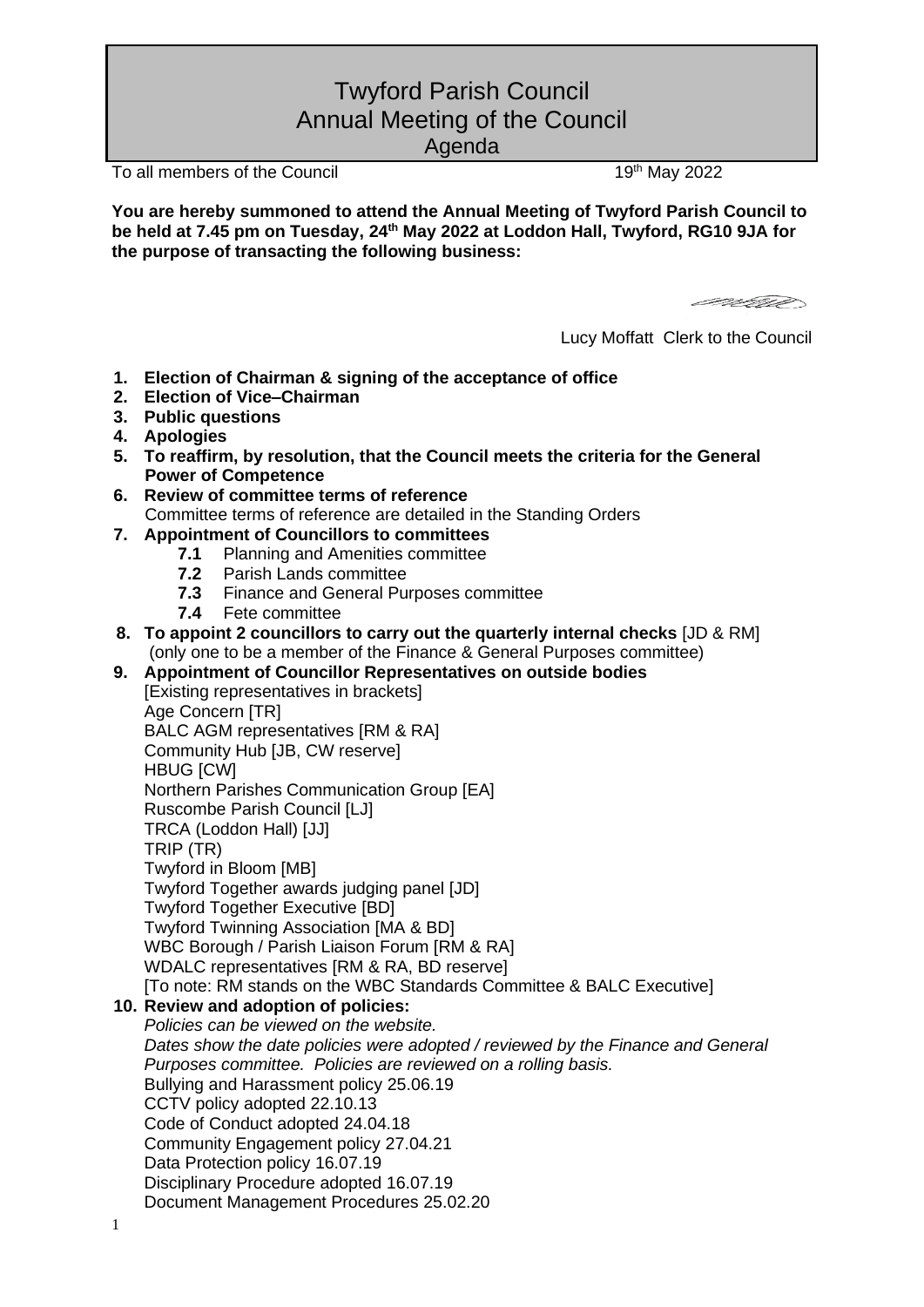Election protocol 26.10.21 Electronic Mail Policy and Procedure 23.10.18 Equal Opportunities Policy 24.07.19 Financial Regulations 22.03.22 Grant policy 26.03.19 Handling Complaints Procedure 25.06.19 Health and Safety Policy adopted 16.07.19 Investment Policy adopted 26.11.13 Metal Detecting policy 12.06.18 Pension Fund Policy 16.07.19 Procedure for making payments 28.01.20 Publishing policy 28.01.20 Risk Management Policy adopted 28.01.20 Social Media Policy 25.02.20 Standing Orders 26.04.22 Snow/grit policy 25.02.20

# **11. Review of the council's subscriptions to other bodies**

 To approve renewal of Connecting Communities in Berkshire membership [£40 paid July 2021]

 To approve membership of Berkshire Association of Local Councils [£1,488.49 paid May 22]

#### **12. Declarations of interests in items on the agenda**

- **13. To record any dispensations**
- **14. Minutes of the meeting held on 26th April 2022**

#### **15. Matters Arising**

**15.1** Publicity of Citizens Advice mobile unit

#### **16. Borough Council report**

**17. Liaison with Ruscombe Parish Council**

## **18. Committee reports and to receive any recommendations:**

[Note: committee minutes can be found on the website]

**18.1** Planning and Amenities Committee & Neighbourhood Plan 03.05.22

# **Recommendation:**

The committee propose acceptance of the quote of £2,640 for stress-testing of 220 columns (All TPC owned columns plus WBC columns that have baskets). Should the Council not be minded to accept the quote to accept a quote of £975 to cover those lanterns solely with baskets on.

[Note: The committee may wish to withdraw this recommendation on the basis that WBC have confirmed they will fund the testing of the lamps that hold hanging baskets. If the committee wish to continue with the recommendation the Finance committee should firstly confirm that sufficient funds are available]

# **18.2** Parish Lands Committee 10.05.22

- 18.1.1 To approve a 15 year lease with Twyford Tennis club
- 17.2.2 To suggest a June Full Council action planning meeting
- **18.3** Finance Committee no May meeting held
- **18.4** Twyford Village Fete 24.05.22

#### **19. Other representatives reports**

- **19.1** Northern Parishes Communication Group (EA)
- **19.2** Community Engagement working group 10.05.22 (AE)

#### **20. Clerk's report**

**20.1** Citizens Advice mobile unit visit – 06.05.22 (publicised by schools & social media)

**20.2** Polehampton Charities - wish to celebrate their 300<sup>th</sup> anniversary and would like to purchase 3 chatty benches and at least 2 trees – 1 each at KGVR and Stanlake Meadow with commemorative plaques.

**21. Action planning** – Councillors to consider council projects/activities and agree a strategy for forward planning.

#### **22. Raising the profile of the Parish Council** (CW)

- **22.1** Use of the gazebo for pop-ups
- **22.2** Use of posters